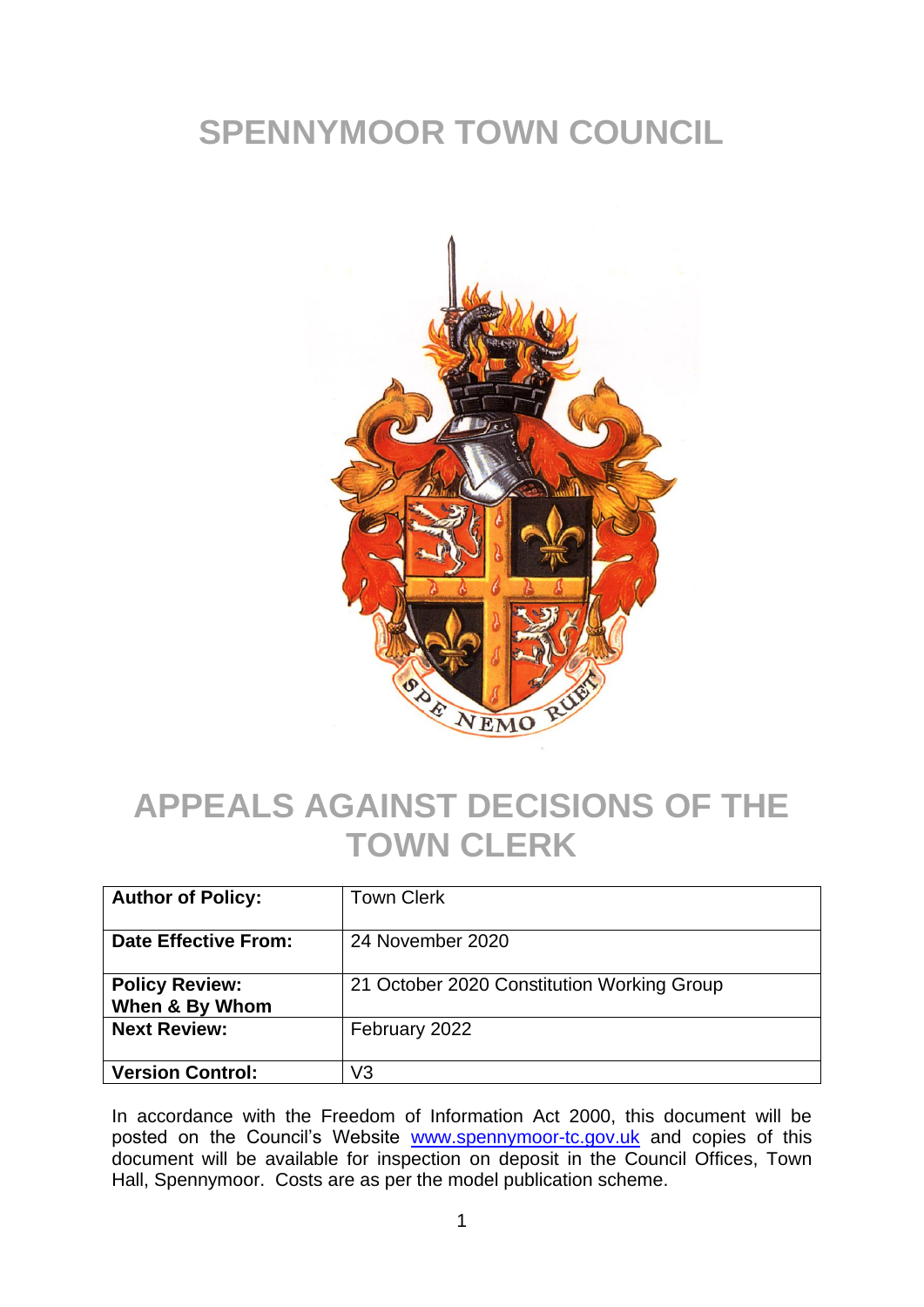- 1 If a member of the public or Member wishes to exercise the right of appeal against a decision made by the Town Clerk, s/he must notify the Chair of the Appeals Panel in writing of the grounds of the appeal, within 14 days of the decision being made.
- 2 A pro-forma (see Appendix 1) should be included on which the Appellant can give notice of appeal, including identification of the grounds for the appeal.
- 3 The appeal will be heard by the Council's Appeals Committee. (Elected Members drawn from the Council), within 6 weeks of the completed appeal paperwork being received.
- 5 The Appeals Committee will hear appeals by Appellants arising from decisions taken by management under the normal operation of the Council's policies and procedures.
- 6 Records and notes of any meetings or correspondence will be made available to the Appeals Committee prior to any decision being made or hearing the appeal.
- 7 The Appellant will have the right of appearing before the Appeals Committee and will be able to call witnesses in support of his/her case and produce relevant information. Documentary evidence to be produced by either r party will be made available for information as soon as is reasonable and practicable in the circumstances.
- 8 The Appellant will be given notice in writing in advance of the time and place of the hearing.
- 9 The decision of the Appeals Committee will be communicated to the Appellant in writing within 7 days of the hearing.
- 10 The Appeals Committee has delegated powers when dealing with Appeal matters, and the decision of the Member Appeal Panel will be final.
- 11 The procedure, which is followed at the Appeals hearing, is detailed overleaf. Appeals Notification and Procedure Spennymoor Town Council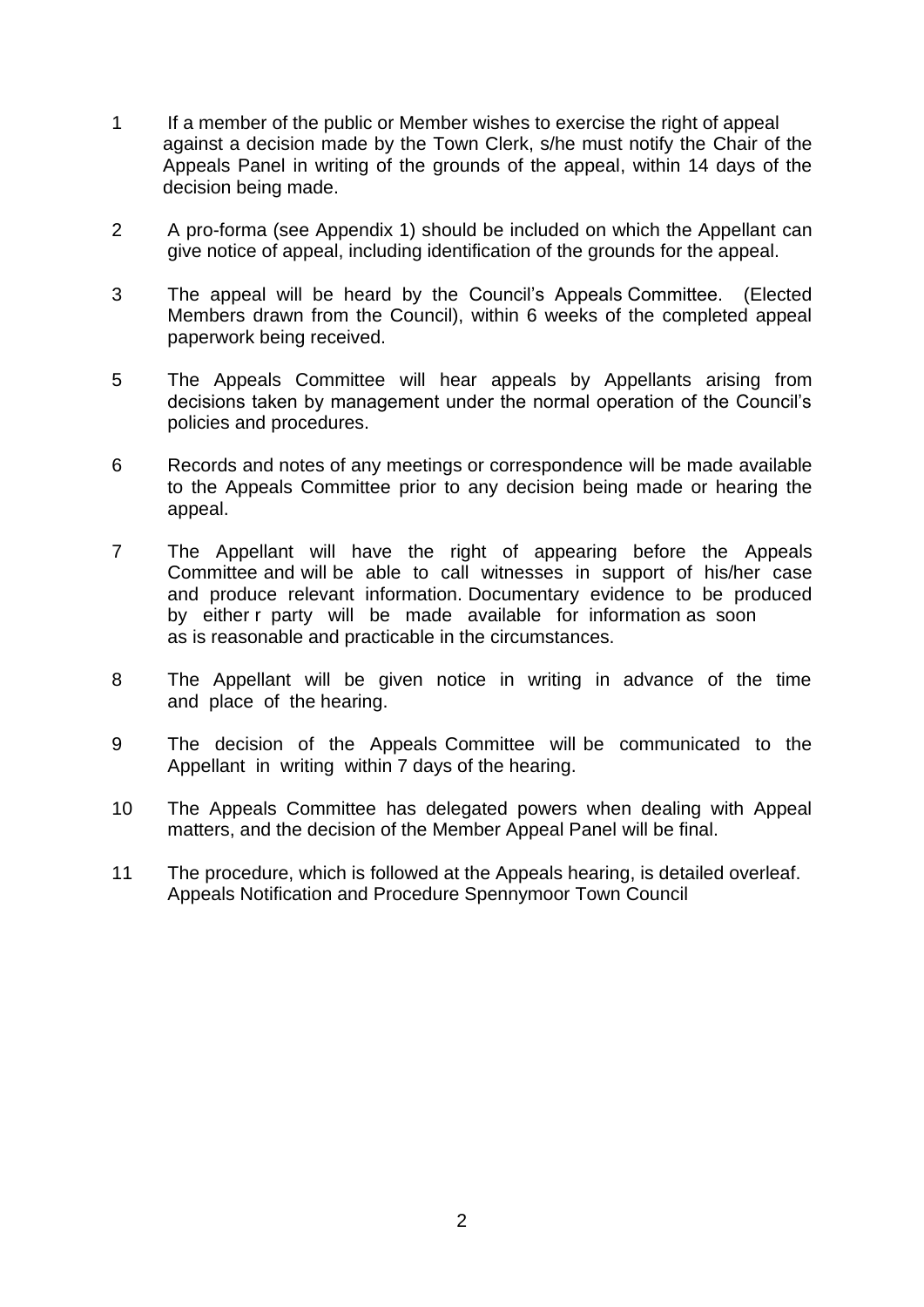# **Procedure for the Conduct of Appeals**

- 1. The Town Clerk shall put the case in the presence of the Appellant and may call witnesses.
- 2. The Appellant will have the opportunity to ask questions of the Town Clerk on the evidence given by him/her and any witnesses whom he/she may call.
- 3. The Appeals Committee may ask questions of the Town Clerk and witnesses.
- 4. The Appellant to put his/her case in the presence of the Town Clerk and to call any witnesses.
- 5. The Town Clerk will have the opportunity to ask questions of the Appellant, his/her representative and witness(es).
- 6. The Appeals Committee may ask questions of the Appellant, and witnesses.
- 7. The Town Clerk and the Appellant will have an opportunity to sum up their cases if they so wish.
- 8. The Town Clerk and the Appellant and witnesses to withdraw.
- 9. The Appeals Committee with any manager appointed as Secretary/Advisor, to deliberate in private, only recalling the Town Clerk and the Appellant to clear points of uncertainty on evidence already given. If recall is necessary, both parties are to return notwithstanding only one may be concerned with the point-giving rise to doubt.
- 10. The Chairman of the Appeals Committee to announce the decision to the parties personally or in writing within 7 working days.
- 11. The decision of the Appeals Committee will be final.